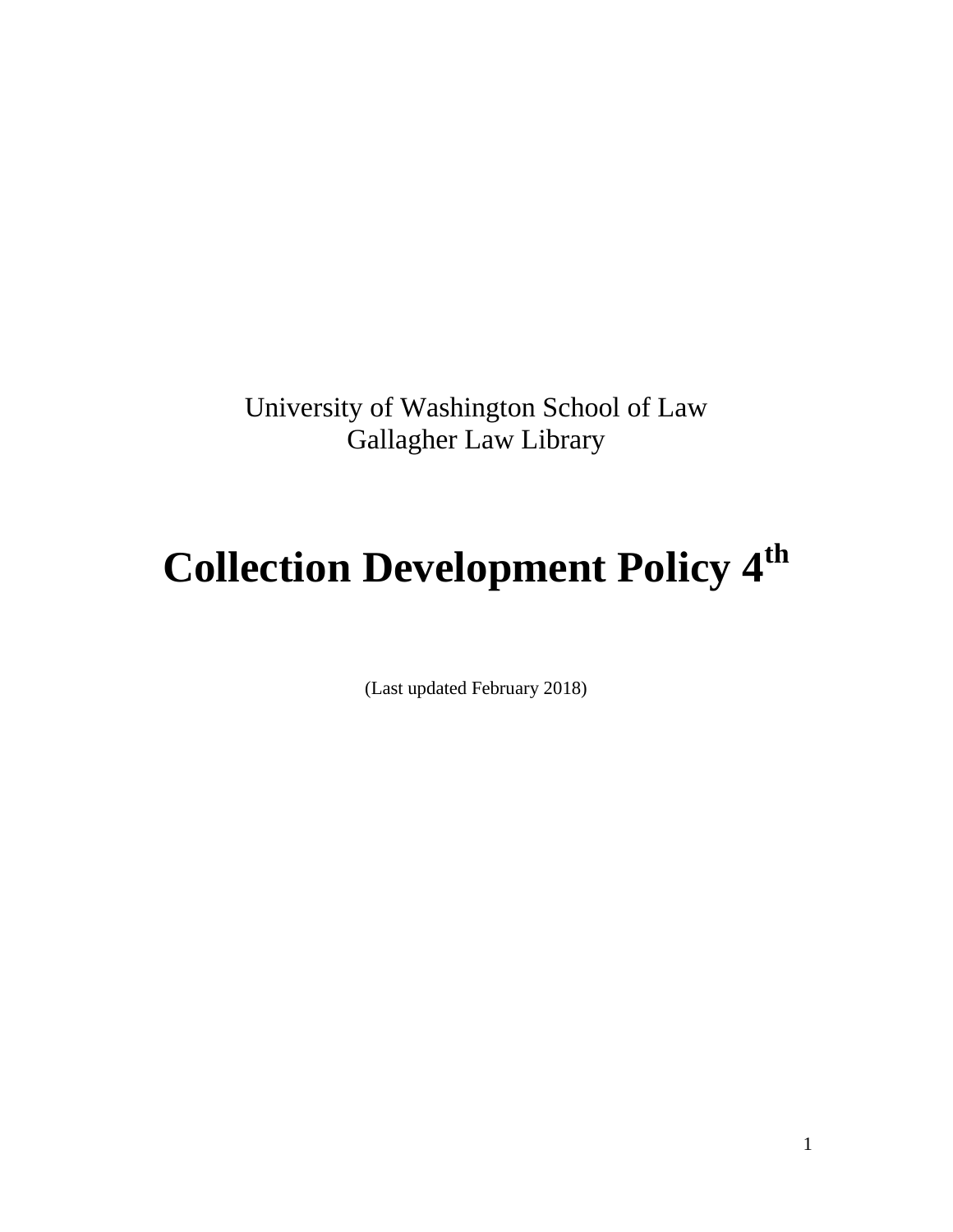## **Table of Contents**

| I.              |                  |  |
|-----------------|------------------|--|
| A.              |                  |  |
| <b>B.</b>       |                  |  |
| $\mathcal{C}$ . |                  |  |
| D.              |                  |  |
| E.              |                  |  |
|                 | 1.               |  |
|                 | 2.               |  |
|                 | 3.               |  |
|                 | $\overline{4}$ . |  |
|                 | 5.               |  |
|                 | 6.               |  |
|                 | 7.               |  |
| Η.              |                  |  |
| A.              |                  |  |
| <b>B.</b>       |                  |  |
|                 | 1.               |  |
|                 | 2.               |  |
|                 | 3.               |  |
|                 | $\overline{4}$ . |  |
|                 | 5.               |  |
|                 | 6.               |  |
| $\mathcal{C}$ . |                  |  |
| D.              |                  |  |
| E.              |                  |  |
| F.              |                  |  |
| G.              |                  |  |
| H.              |                  |  |
| I.              |                  |  |
| J.              |                  |  |
| K.              |                  |  |
| L.              |                  |  |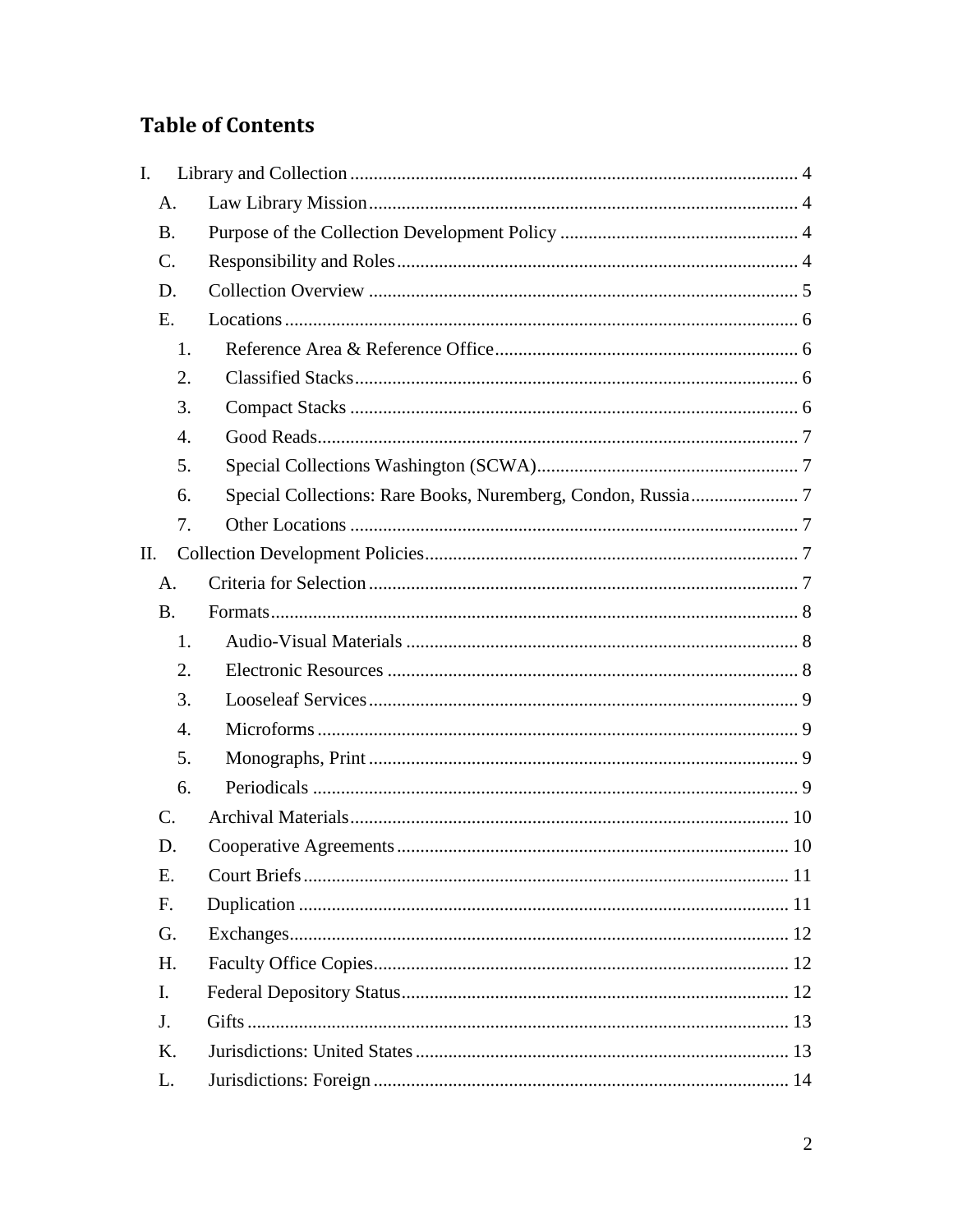| M.               |  |
|------------------|--|
| N.               |  |
| Ο.               |  |
| P.               |  |
| Q.               |  |
| R.               |  |
| S.               |  |
| T.               |  |
| Ш.               |  |
| A.               |  |
| 1.               |  |
| 2.               |  |
| 3.               |  |
| $\overline{4}$ . |  |
| 5.               |  |
| <b>B.</b>        |  |
| $C_{\cdot}$      |  |
| 1.               |  |
| 2.               |  |
| 3.               |  |
| D.               |  |
| 1.               |  |
| 2.               |  |
| 3.               |  |
| $\overline{4}$ . |  |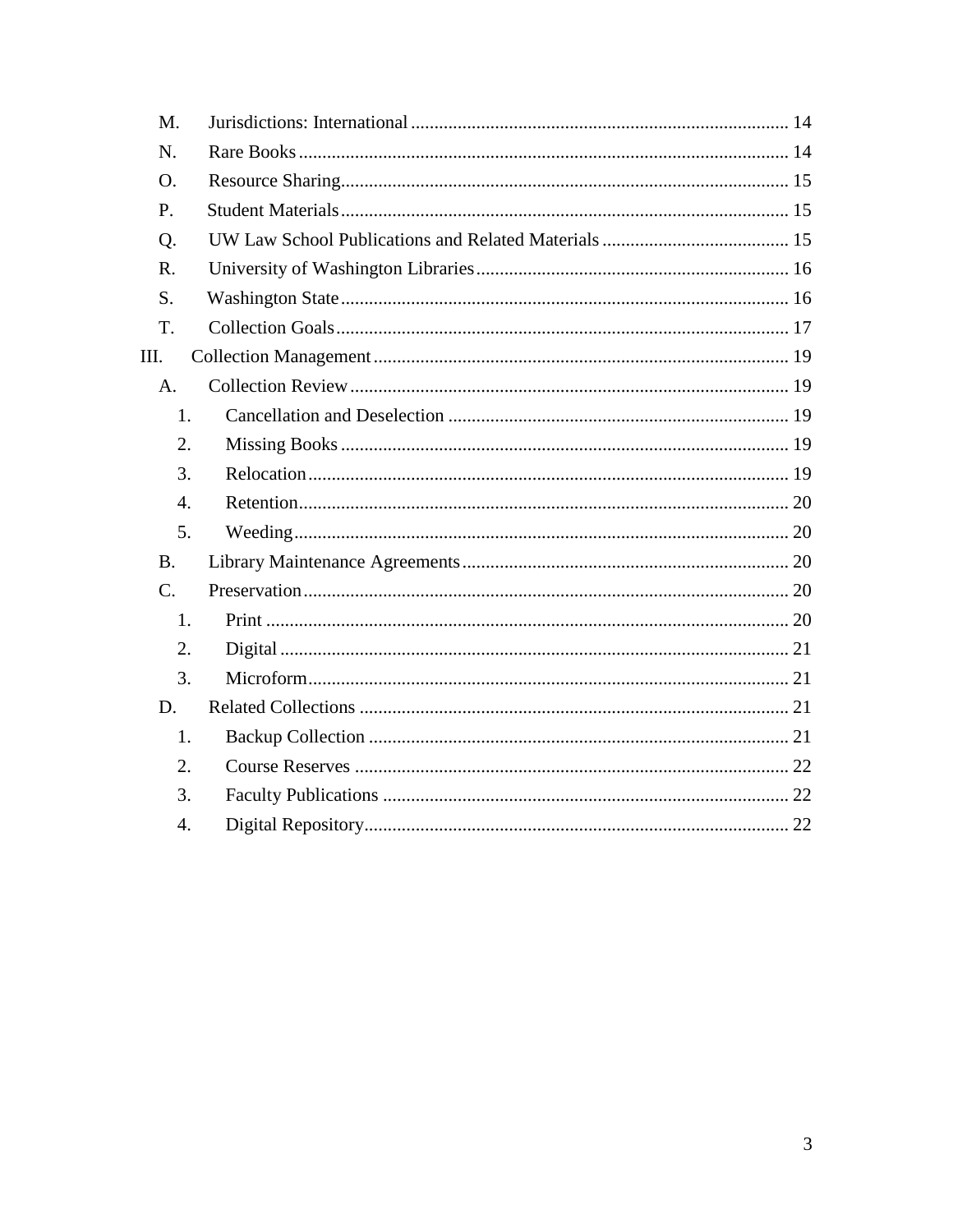## <span id="page-3-1"></span><span id="page-3-0"></span>**I. Library and Collection**

## **A. Law Library Mission**

The primary purpose of the Marian Gould Gallagher Law Library is to support the curricular and research needs of the University of Washington School of Law. The law library's collections and services are available to the University of Washington community at large. As a publicly supported institution, the law library makes its resources available to the general public, including the legal, business, and academic communities of Washington State and to all libraries through cooperative agreements. Financial resources and academic priorities may limit services and materials to secondary patrons. Adopted 1992.

The University of Washington's Gallagher Law Library connects people and legal information. Continuing our traditions of intellectual leadership, service excellence, and responsible stewardship, we advance scholarship and research, facilitate learning, and promote access to justice. Staff vision statement, 2014.

## <span id="page-3-2"></span>**B. Purpose of the Collection Development Policy**

This policy is meant to provide guidance for decisions concerning the selection and management of information resources that support the research, curricular, and information needs of the Law School.

The collection policies set out here will be reviewed and updated as needed. This is a living document, intended to assist the Law Library adapt to changes in funding, legal publishing, user needs and expectations, and the mission of the Law School.

From the policies set out here flow practices and procedures. To capture and record current information useful for staff, the Library plans additional documentation with more detail.

This is the 4th edition of the Gallagher Collection Development Policy. The 3rd edition, with its detailed profiles by subject and type of material, was last updated in 2012. A tremendous amount of change occurred not long after, including a cancellation of approximately one-third of the print collection due to a budget reduction. The 3rd edition should be consulted for historical information.

## <span id="page-3-3"></span>**C. Responsibility and Roles**

The Associate Dean for Library and Information Systems has ultimate responsibility for the Law Library collection and services. In implementing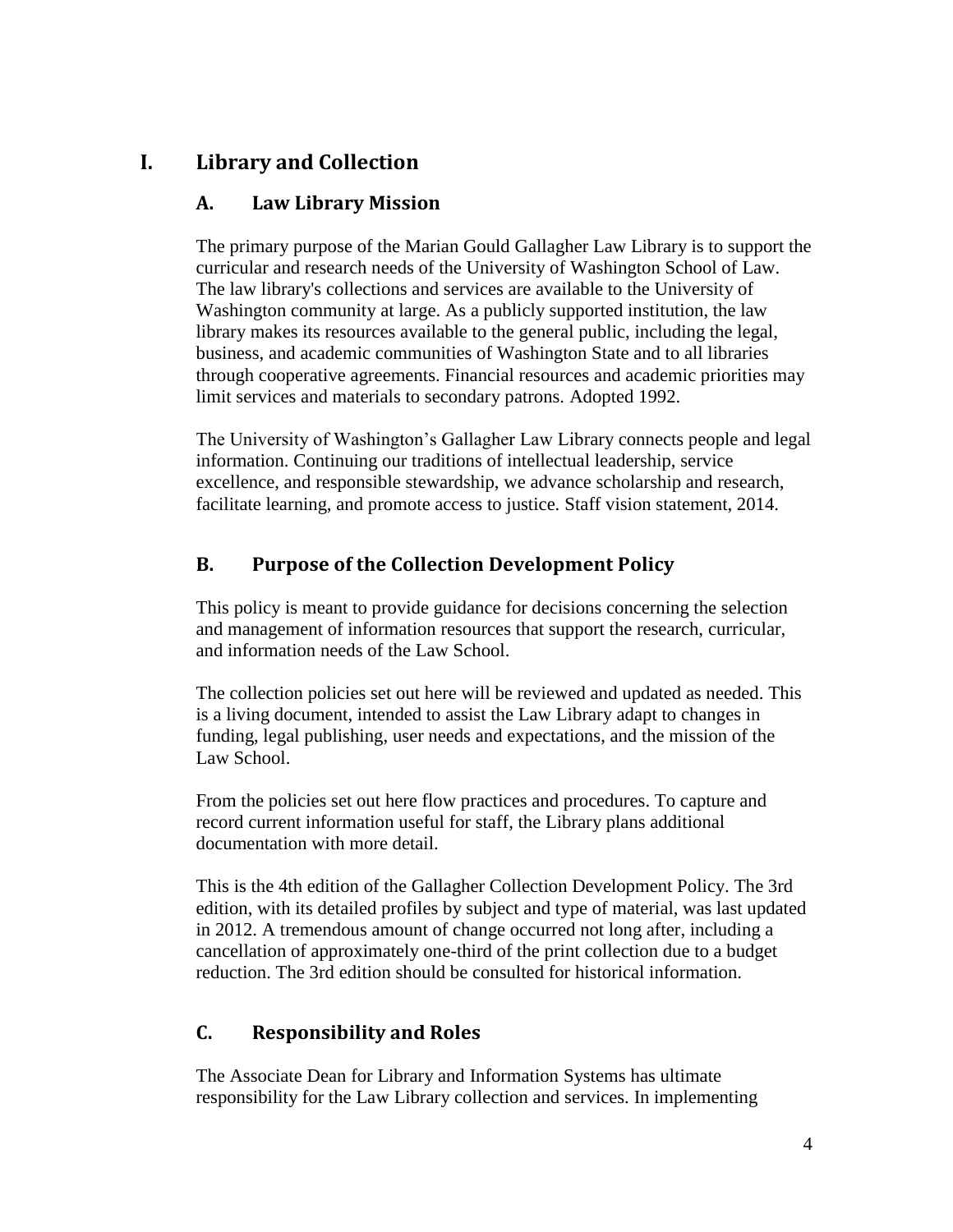collection development decisions, the Associate Dean has delegated selection responsibilities to individual librarians and to a Collection Development Committee (CDC) when appropriate. CDC is led by the Head of Collection Development and includes the Associate Dean, the Collection Development Librarian, Coordinator of Technical Services, Coordinator of East Asian Library Services, and a designated Research Services Librarian. CDC meets regularly and handles a wide-range of issues from big picture to one-time book selection as needed. CDC minutes are distributed to staff and archived on SharePoint.

Faculty and student recommendations are encouraged and welcomed. Faculty input is often directly solicited.

#### <span id="page-4-0"></span>**D. Collection Overview**

The Law Library, in support of the Law School, places an emphasis on a high level of service, accessibility, and ease of use. We are a state institution and an active part of a large, multi-campus research university. The Law School and Law Library have traditionally been recognized as regional resources for communities beyond the University.

The Law Library maintains strong collections in areas of faculty research interest. We also recognize that some JD, LLM, and MJ students, many Visiting Scholars, and all PhD students, do in-depth, scholarly research. We support 4 student journals.

We are or aspire to be an academic research library by collecting material with lasting value in the areas of constitutional law, environmental law, Indian law, intellectual property, international environmental law, international intellectual property, law librarianship, legal research & writing, and the law of Japan and the People's Republic of China. As much as possible, we also maintain a comprehensive collection of current and historical Washington State legal resources, along with a comprehensive current and historical collection of federal statutes and regulations. We also prioritize the collection and maintenance of UW Law School publications.

Our print and microform historical collection is rich. In the past, we collected at a research level in the areas of international human rights, international law of the sea, legal history, and water law. We collected more intensively for the United Kingdom, Australia, Canada, and the European Union. We collected annotated codes from all states until 2013.

As of January 2018, the Library has approximately 200,000 tangible titles in 500,000 print volumes and 200,000 microform volume equivalents. Volume count no longer reflects the wealth of resources available. The Library subscribes or provides access to electronic resources that offer numerous titles to Law School faculty and students, and on-site library users.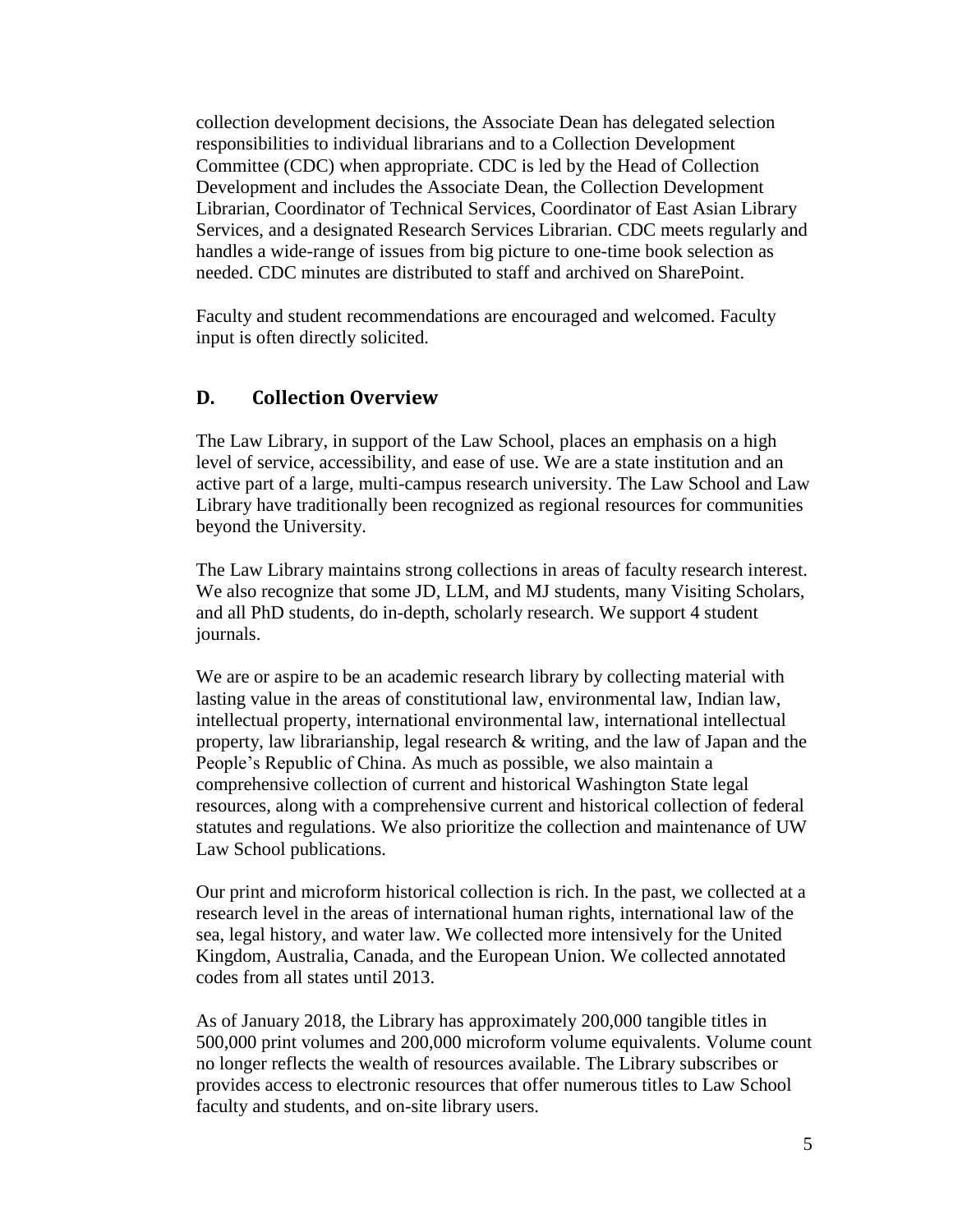The Law Library meets American Bar Association *Standards and Rules of Procedure for Approval of Law Schools* Standard 606: Collection. The Library provides a mix of print ownership and reliable access to a core collection of essential materials and materials needed to support faculty and student research, scholarship, teaching, and service. The Library goes beyond the *Standard*s by considering that the building of the print and electronic collection is a responsive and robust service to the Law School community.

## <span id="page-5-0"></span>**E. Locations**

The Law Library's collection is housed in three large open access locations and several smaller ones. Some locations have limited circulation, but the vast majority of material circulates. The collections are primarily organized by Library of Congress classification number. Exceptions are periodicals by title, briefs, and congressional hearings in microfiche.

#### <span id="page-5-1"></span>**1. Reference Area & Reference Office**

Open access areas on L1 with limited circulation. The Reference Area houses current Washington State and Federal law, along with selected historical legislative documents. The Reference Area also houses current looseleaf services, encyclopedias, treatises, deskbooks, restatements, and study aids. It is intended to be a working collection.

The Reference Office houses a small collection of material that is useful for staff to have at hand. Circulation is limited.

The bulk of our microform is also in the Reference Area, although microform does circulate. The mostly static collection includes congressional materials, briefs, older student papers, and legal newspapers.

## <span id="page-5-2"></span>**2. Classified Stacks**

Open access, circulating area, spread out on L1 and L2 and housing monographs, treatises, bar publications, superseded volumes of sets in the Reference Area, superseded Washington State primary law, and foreign law, including East Asian legal material.

#### <span id="page-5-3"></span>**3. Compact Stacks**

Open access, circulating area on L2 housed in high density mobile shelving. Includes periodicals shelved by title, paper records and briefs shelved by docket number, and an LC classified section with historical state law (except Washington) and large sets of treaties and administrative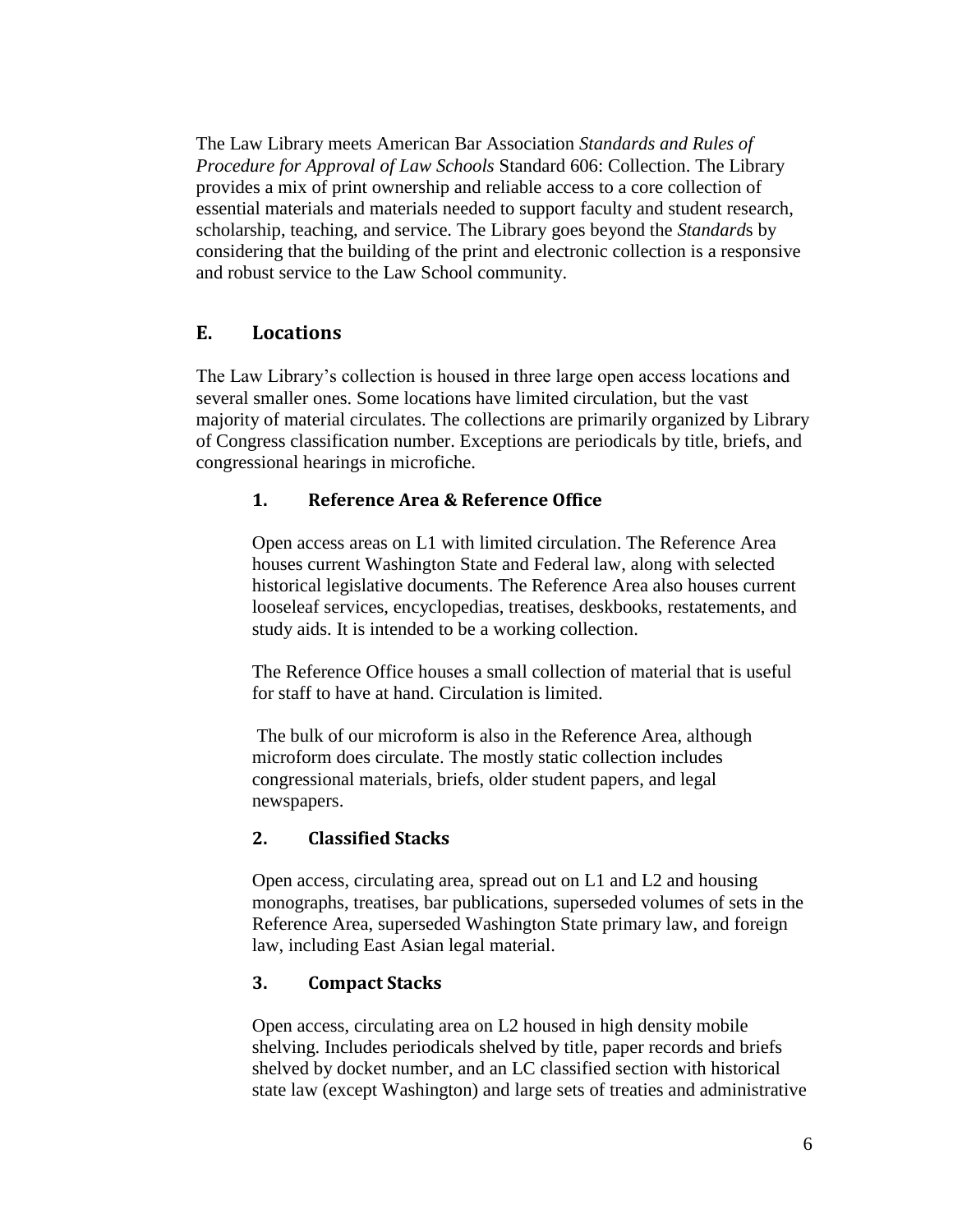decisions. Sets in Compact Stacks are either lower use or accessed by citation, rather than by browsing.

## <span id="page-6-0"></span>**4. Good Reads**

Small, open access, circulating collection located on L1 with biography, current events, fiction, history, humor, and illustrated works.

#### <span id="page-6-1"></span>**5. Special Collections Washington (SCWA)**

Closed stack area in L128. SCWA is a mix of old and new. The focus is on preservation collection of UW Law School publications, Gallagher Law Library publications, and Washington State and Territorial Law (statutes, regulations, cases, court rules, Attorney General opinions, and selected legislative material). Second copies of Washington State and Territorial law are shelved in the Reference Area or Classified Stacks.

#### <span id="page-6-2"></span>**6. Special Collections: Rare Books, Nuremberg, Condon, Russia**

Closed stack areas. SC Rare Books, located in L232, includes texts published before 1800, generally. L128 house several special collections. SC Nuremberg is mimeographed transcripts and proceedings of the Nuremberg War Crime Trials. SC Condon is a portion of the private library of John T. Condon, the first Dean of the Law School. SC Russia is a set of pre-Soviet statutes.

## <span id="page-6-3"></span>**7. Other Locations**

Other location designations are used for Library material in faculty offices, staff offices, and clinics. Microform masters from in-house projects have a special location, Archives. Holdings for material in these collections are suppressed from the public catalog.

## <span id="page-6-5"></span><span id="page-6-4"></span>**II. Collection Development Policies**

## **A. Criteria for Selection**

Each selection decision has a unique set of variables. Factors to consider when evaluating and selecting include:

- Subject area collecting level
- Area of Law School faculty or staff interest
- Area of curricular emphasis
- Request by Law School faculty or staff
- Request by Law School student
- Current and/or permanent value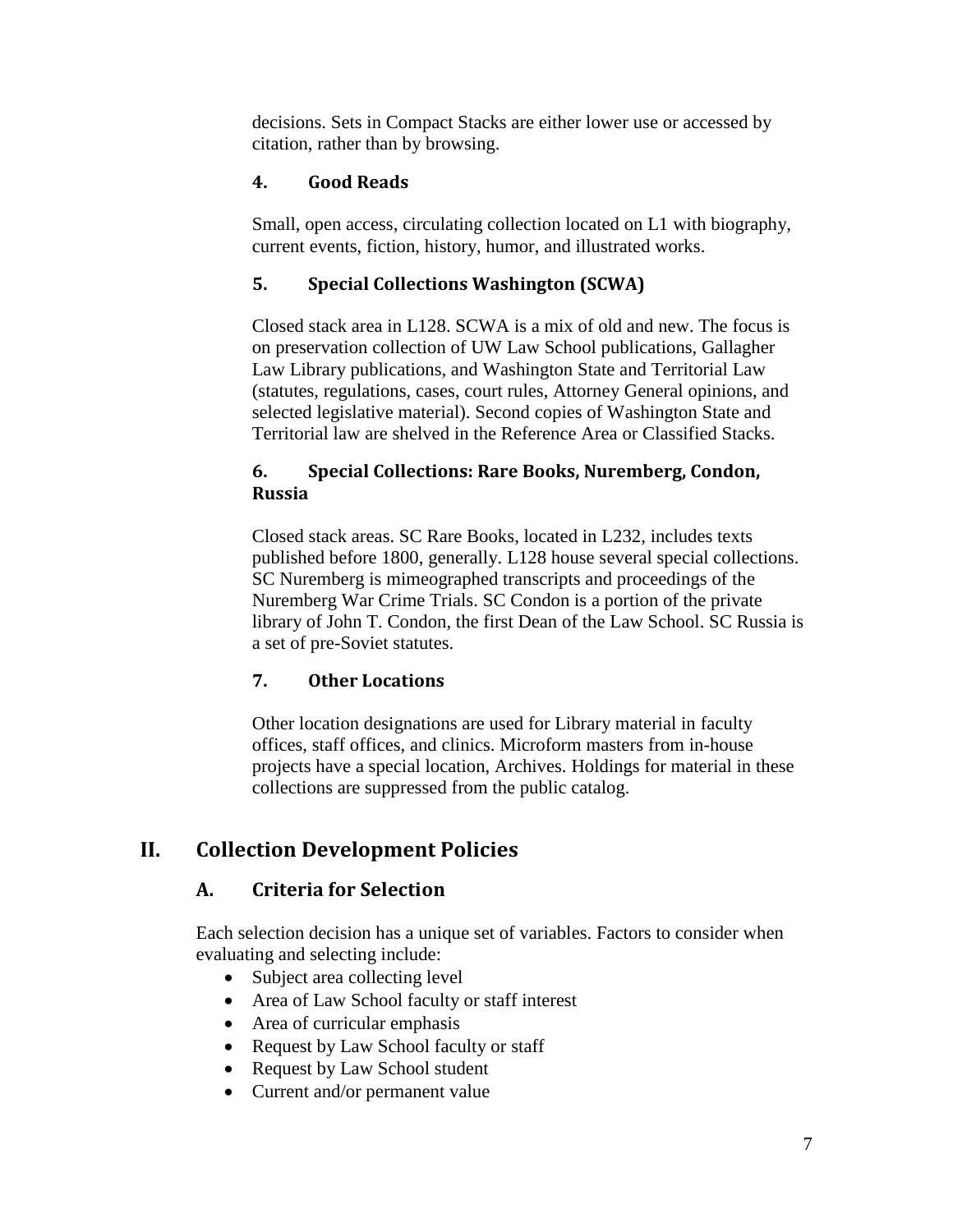- Cost (initial purchase, upkeep, and staff time)
- Quality and accuracy of the content
- Importance of the author
- Authority of the publisher or producer
- Format
- Language
- Duplication in the collection
- Availability of the material in UW Libraries
- Availability of the material in Summit
- Availability of the material in trusted online sources

#### <span id="page-7-0"></span>**B. Formats**

Generally, print is preferred for monographs, titles not available from trusted online providers, titles needed in official format, and titles needed in a preservation format. Electronic is preferred for current awareness sources and other types of materials we can access from trusted online providers and for which we do not need permanent access. We recognize that the balance between print and electronic access in our collection needs to shift more towards electronic access to serve more users, but financial constraints make this process particularly challenging.

#### <span id="page-7-1"></span>**1. Audio-Visual Materials**

New AV materials are generally not acquired unless they are requested by Law School faculty or are of particular use for law students. UW Libraries has a large media collection available to all UW faculty and students.

The collection includes CDs and DVDs that either accompany print volumes or were acquired as a stand-alone title. The collection also contains material in a wide variety of older tangible AV formats, including commercial and in-house VHS tapes, which present preservation and access challenges. Preservation efforts should focus on UW Law materials.

#### <span id="page-7-2"></span>**2. Electronic Resources**

The Law Library licenses Westlaw, Lexis, and Bloomberg Law for UW Law School faculty, staff, and students.

For electronic resources other than these, preference is for campus-wide availability to the UW community by IP authentication and to walk-in users. At this time, our digital collection is primarily subscription (access), rather than ownership. Some subscriptions are cooperatively acquired with UW Libraries and/or through consortial arrangements.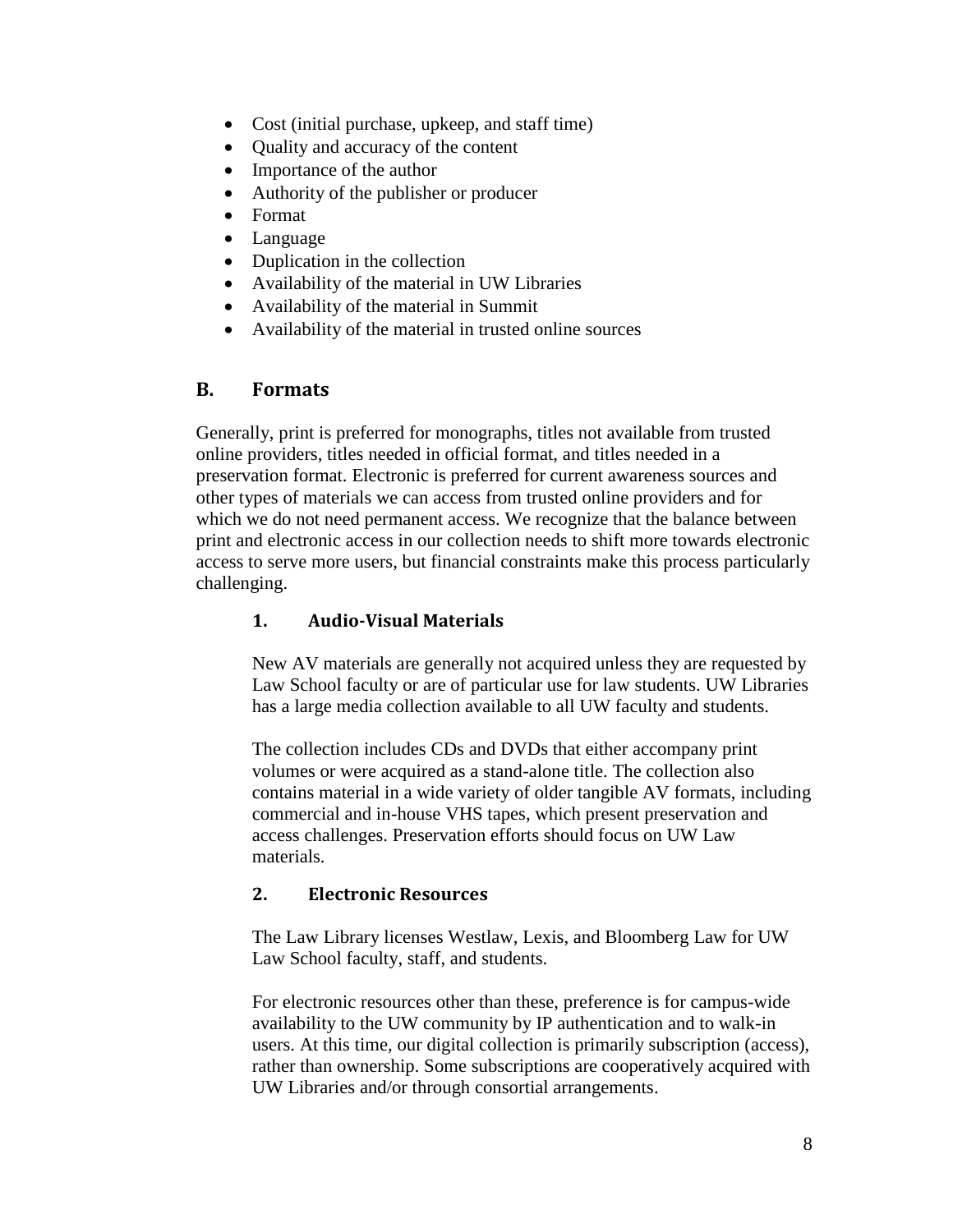Ebooks with legal content may be available through packages acquired by the UW Libraries and made available campus-wide. The Law Library licenses West Academic Study Aids, but no other ebook packages from the major legal publishers. Individual ebooks are purchased from publishers that offer cost-effective campus-wide access.

Additional selection criteria for electronic resources include licensing terms, access restrictions, method of access, user preference, interface usability, and the online provider/publisher.

Licenses are negotiated and approved by the Associate Dean.

#### <span id="page-8-0"></span>**3. Looseleaf Services**

Looseleaf services in core subject areas should be maintained if they have scholarly content and are useful for faculty and students. Specialized, practitioner-oriented, and high maintenance looseleafs should be considered for deselection unless there is a particular need that cannot be satisfied by an electronic resource.

#### <span id="page-8-1"></span>**4. Microforms**

In general, microforms are no longer actively collected. The Library has a large collection of microfiche, and some microfilm and microcards. Most were commercially purchased, but some, such as the law student papers, were the result of in-house projects. Master copies of in-house microform projects are kept in a file cabinet in L127.

As funding permits, look for electronic alternatives, which would increase access to the material. See also III.C.3, Microform Preservation.

## <span id="page-8-2"></span>**5. Monographs, Print**

Print monographs should be actively collected. Preference is given to scholarly works and academic press titles. Popular legal works of interest to the law school community are also favored. Some general works to support public users are acquired. Practitioner-oriented monographs dealing with Washington State law are collected. Many of our faculty prefer print monographs even if the same content is available electronically. Increasing the number of monographs acquired each year is a goal.

#### <span id="page-8-3"></span>**6. Periodicals**

Print copies of all law reviews from the three Washington State law schools are collected and preserved. Print copies of student-edited law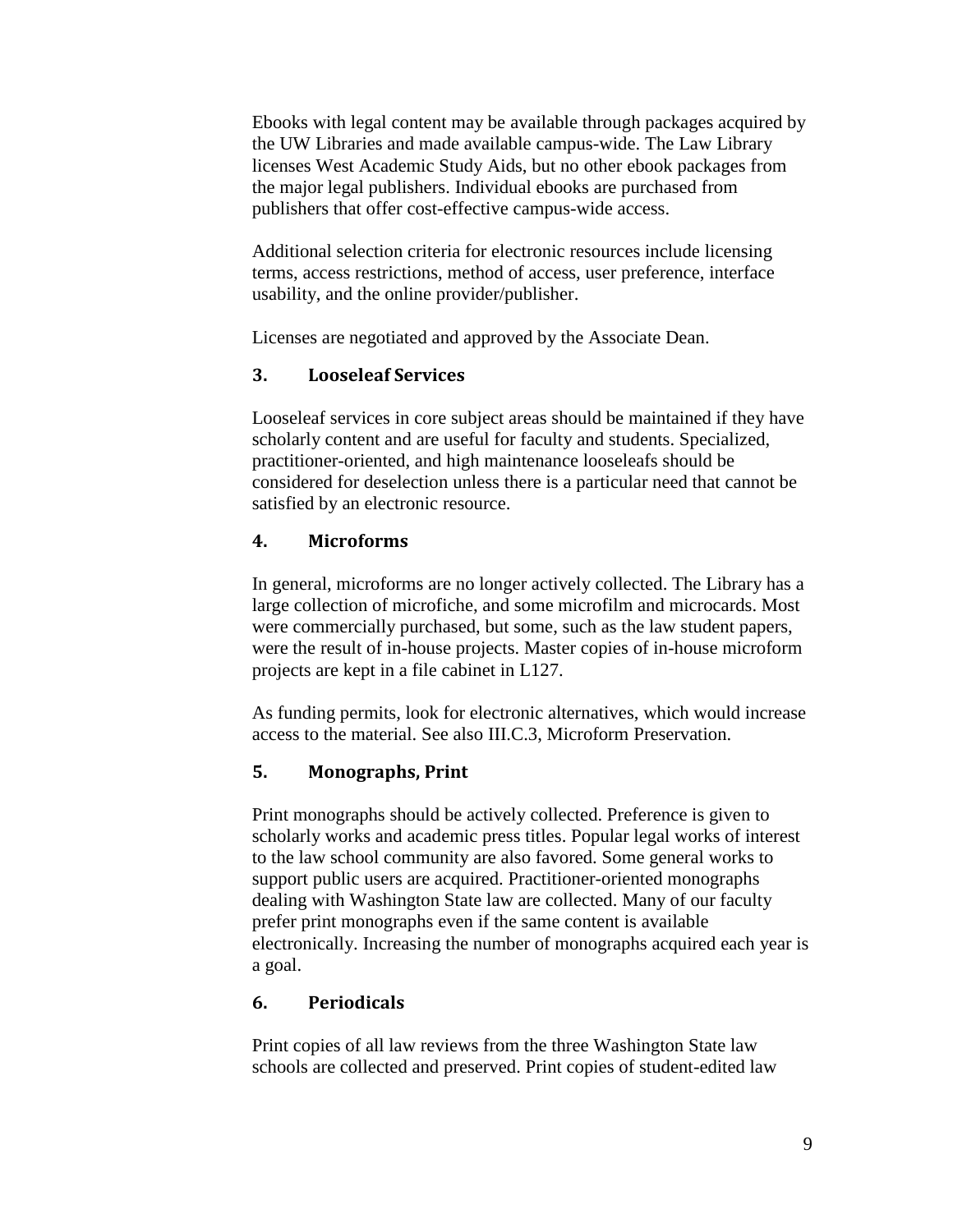reviews from out-of-state law schools are no longer added to the collection if they are current on HeinOnline.

Other periodicals may be maintained in print if they are of high interest and not available without an embargo on HeinOnline or another trusted online source. Current awareness newsletters are selected in print if they are of particular use to faculty or staff, including library staff, but electronic access is strongly preferred.

Once a print periodical is deselected, adding any future print issues, even if received for free, is discouraged unless the collection goal is comprehensive.

Deselection of print periodicals in favor of electronic access is an ongoing process.

## <span id="page-9-0"></span>**C. Archival Materials**

The Law Library is not an archive in the traditional sense and does not actively collect archival material. However, the Library has some archival materials related to the bench and bar of Washington State and to the history of the Law School. Some of this material has been cataloged; other material is in file cabinets. The Library also has some manuscripts that have been added to the collection.

The University Archives, which is part of UW Libraries Special Collections, is the repository for the historical records of the UW community. Law School faculty members who would like to donate their papers are referred to the University Archives.

## <span id="page-9-1"></span>**D. Cooperative Agreements**

The Law Library is a member of the Orbis Cascade Alliance, a consortium of academic libraries in Washington, Oregon, and Idaho. The Law Library should take advantage of consortial pricing and any cooperative collection development projects that have the potential to benefit the Law Library and increase access to materials.

The Law Library is a member of the Legal Information Preservation Alliance (LIPA) and LLMC.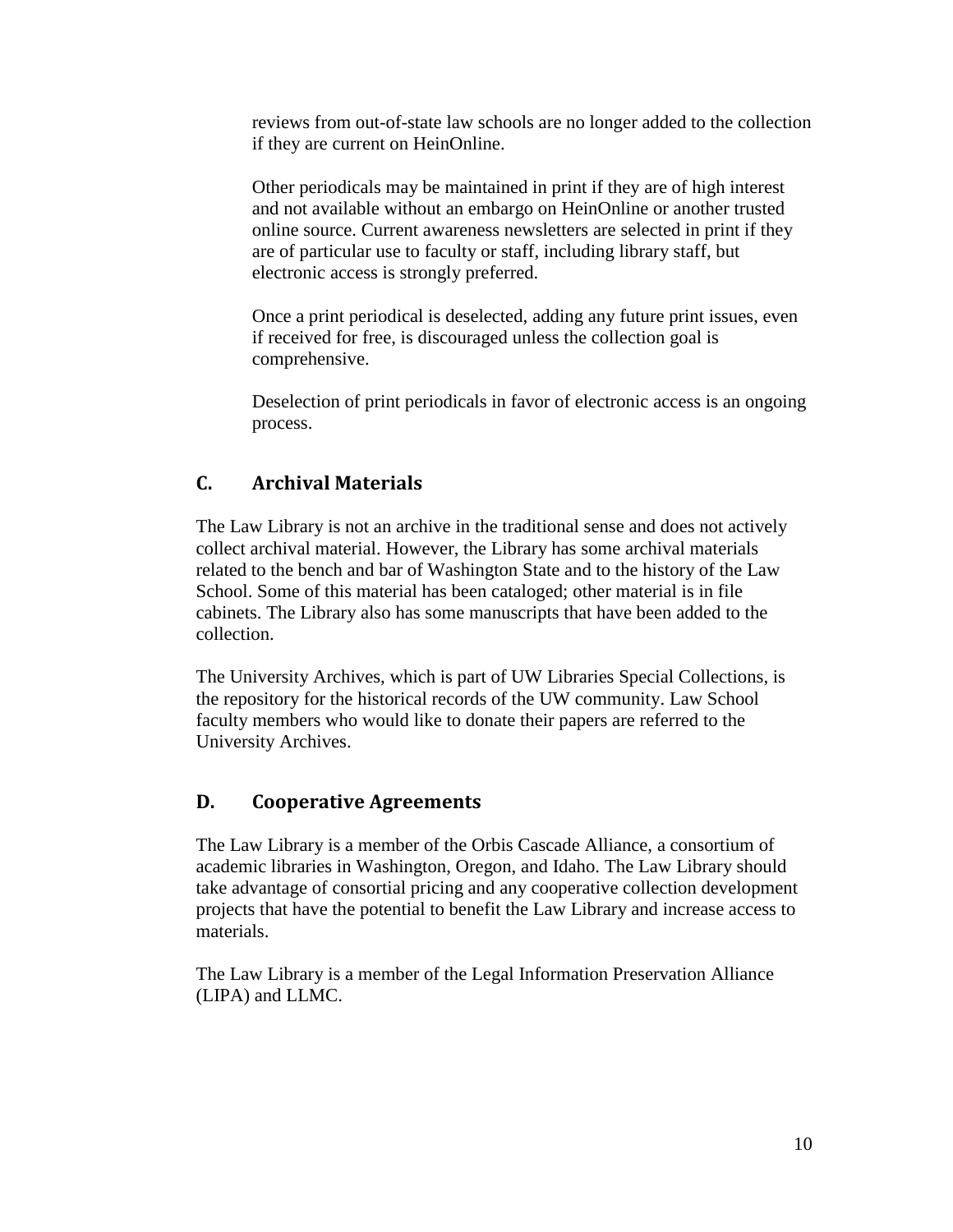## <span id="page-10-0"></span>**E. Court Briefs**

The Law Library is one of a small group of institutions designated as depositories for paper copies of United States Supreme Court briefs. The collection, from 1936 to date, is housed in the Compact Stacks. We also have a historical collection of Supreme Court briefs and oral arguments in microfiche and microcard.

The Law Library was one of two Court-designated depositories for paper copies of Ninth Circuit Court of Appeals briefs until the court moved to e-filing and paper briefs were no longer available. The collection, from 1892 to 2008, is housed in the Compact Stacks. We also have a slice of the historical collection in microfiche.

Washington State Supreme Court and Court of Appeals briefs have been collected as much as possible over the years and the result is a collection in multiple formats and with gaps. We have the Supreme Court briefs from 1889 to 1988 and 2010 to date, and Court of Appeals briefs from 1969 (the founding of the courts) to 1990. We also have a microfiche collection that was filmed through a special project consortium of the three state law school libraries and the State Law Library. The microfiche collection includes Supreme Court briefs from 1985 to 2003 and Court of Appeals briefs from 1988 to 2005.

## <span id="page-10-1"></span>**F. Duplication**

The Law Library avoids acquiring duplicate print copies unless usage or preservation needs dictate additional copies. A few titles are duplicated in microform, dating from the era when microform was considered a preservation format. The collection also has duplicate copies of many older hornbooks and other student textbooks based on past collecting practices. These may be candidates for future weeding.

There is some duplication between print and online because our electronic resources are primarily licensed for access, rather than purchased for ownership.

The UW Libraries purchases some legal and law-related monographs. Selectors should take availability on the Seattle campus into consideration, but if the monograph is primarily legal or we have strong faculty interest, a Law Library copy is always appropriate. Selectors should also check for duplication in other libraries in the Orbis Cascade Alliance, especially for interdisciplinary monographs.

The UW Libraries is also a Federal Depository Library. Duplication of current primary legal government publications and some reference material is necessary for the Law Library to maintain a core legal collection.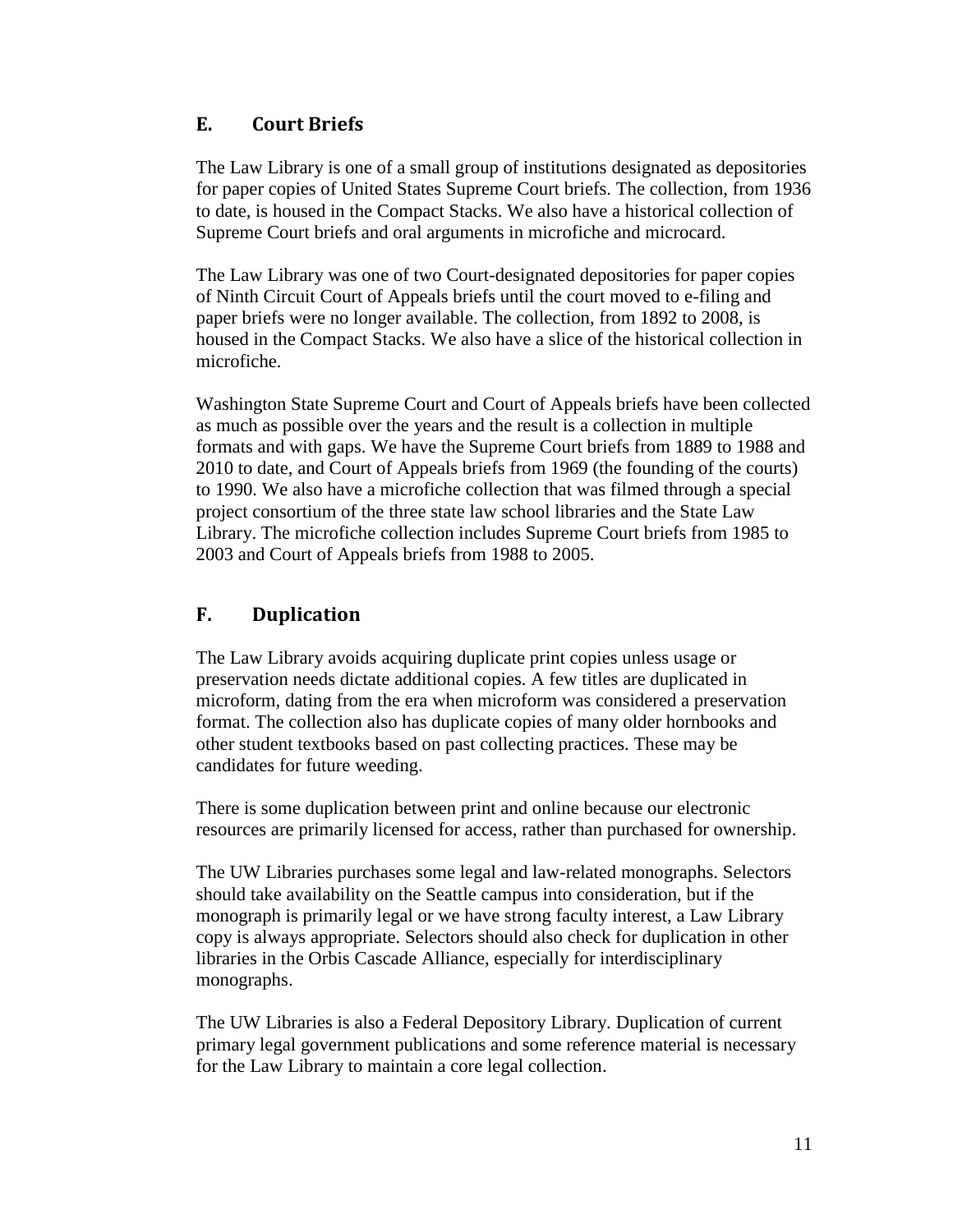## <span id="page-11-0"></span>**G. Exchanges**

The Law Library will enter into exchange agreements only to receive materials of lasting value that are not available electronically and cannot be acquired any other way. Exchanges are not favored.

## <span id="page-11-1"></span>**H. Faculty Office Copies**

The Law Library orders faculty and staff office copies of material needed for ongoing research and curricular use upon request. Selectors should work with requesting faculty to determine responsibility for the cost. Payment may be from Library funds (the Gallagher Support Account) or the requestor's Faculty Support Account if the purchase is within Law School policy. These copies are processed as library materials although the holding record is suppressed from the public catalog. If the copies are later returned to the Library, the appropriate selectors decide whether or not to add the copy to the collection.

Individual online subscriptions for faculty, although not favored, may be occasionally necessary to support faculty research and current awareness needs if a campus-wide subscription is financially out of reach.

Library staff may also request office copies of needed material.

## <span id="page-11-2"></span>**I. Federal Depository Status**

The Law Library has been a participant in the Government Publishing Office's Federal Depository Library Program (FDLP) since 1969. Our tight selection profile, 10% of available items, focuses on primary legal material, including administrative regulations and decisions and congressional material. All titles are cataloged and noted as being received from the FDLP. With the exception of the congressional hearings microfiche, which are shelved by SuDoc number, depository titles are integrated into the LC collection.

UW Libraries (Suzzallo Library) is also an FDL, selecting over 90% of available items. UW adds records for electronic-only publications to our shared catalog. The depository coordinators work together to make sure the campus has access to current and historical federal statutes, federal regulations, and congressional and agency publications between the two libraries

By participating in the FDLP, the Law Library is legally obligated to make depository materials freely available to the general public. All material received through the FDLP remains government property.

For information on our participation in the GPO Preservation Steward program, see III.C.1, Print Preservation.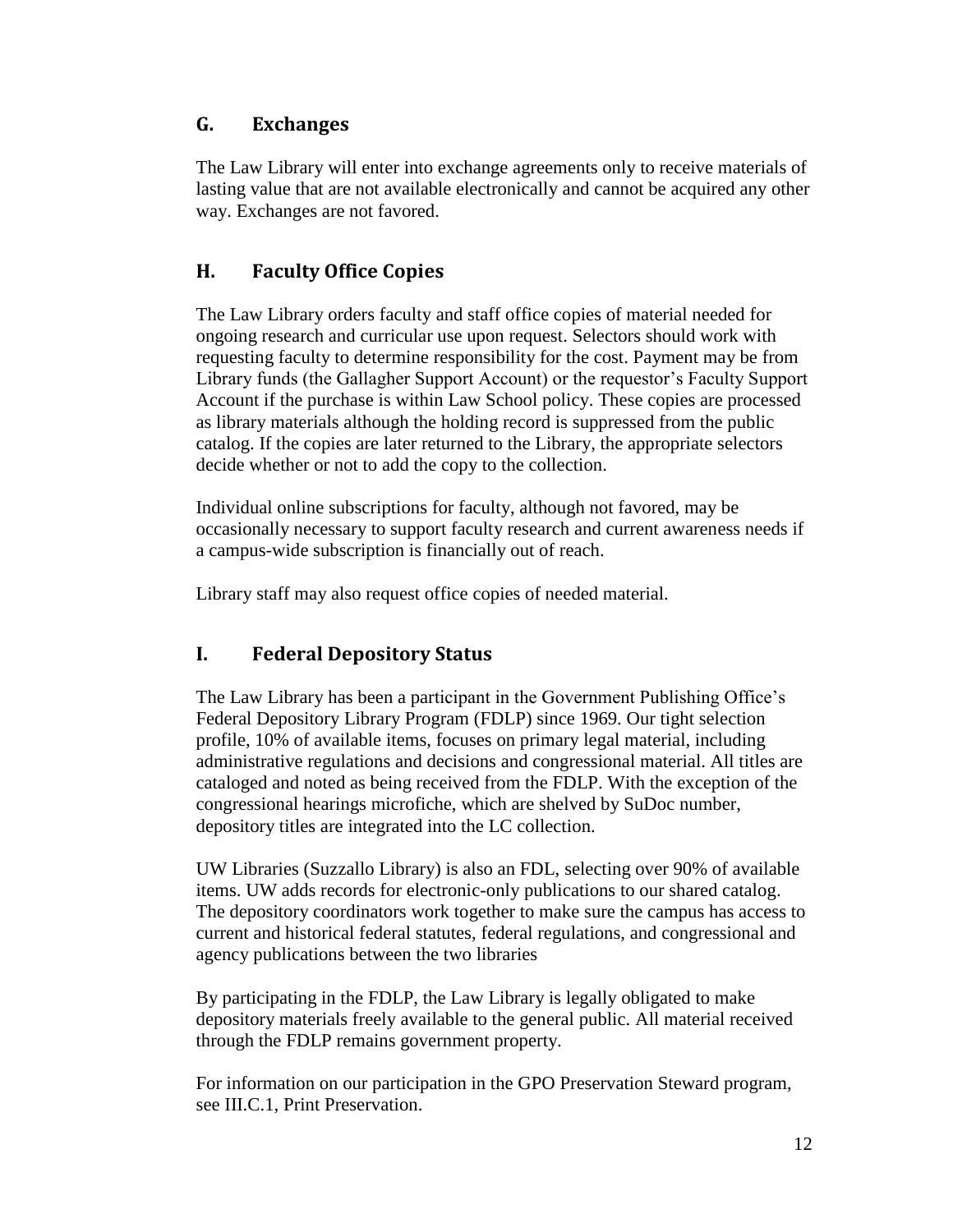## <span id="page-12-0"></span>**J. Gifts**

The Library welcomes gifts of materials in good condition that fall within our collecting guidelines. Handling gifts can be time intensive. Weight should be given to the cost of staff time when deciding whether or not to accept a gift.

Selectors should work with potential donors to determine if we want to accept the materials. The Associate Dean should be consulted under special circumstances such as a major gift or prominent donor. Gifts will be accepted provided no conditions are attached. The Library retains the right to dispose of gifts at any time and in any manner deemed appropriate. The Library cannot be responsible for a monetary valuation for the donor. The Associate Dean acknowledges smaller gifts at the request of selectors and also works with Advancement to recognize major gifts.

Faculty who retire or change offices often send large amounts of material to the library. The Library considers assistance with office clean outs to be part of our service to the faculty. The decision whether or not to add any or all of the material to the collection is up to the selector and should follow our policies.

Accepting duplicates or large sets that require swapping out volumes is generally discouraged unless the collection goal is comprehensive or the set is part of the GPO Preservation Steward agreement or another preservation agreement. See III.C.1 Print Preservation.

## <span id="page-12-1"></span>**K. Jurisdictions: United States**

Federal primary materials including statutes, regulations, U.S. Supreme Court reporters, and agency decisions are collected. Congressional materials and subject appropriate secondary materials are collected.

Washington State material is collected extensively (see section N. below).

Alaska and Oregon statutes and subject appropriate secondary sources are collected.

Federal appellate and district court reporters and specialized reporters were cancelled in 2009 and 2013. Sets have been retained.

Generally, no material from states other than Washington, Alaska, and Oregon is collected. Most state codes and all regional reporters were cancelled in 2013. Sets have been retained.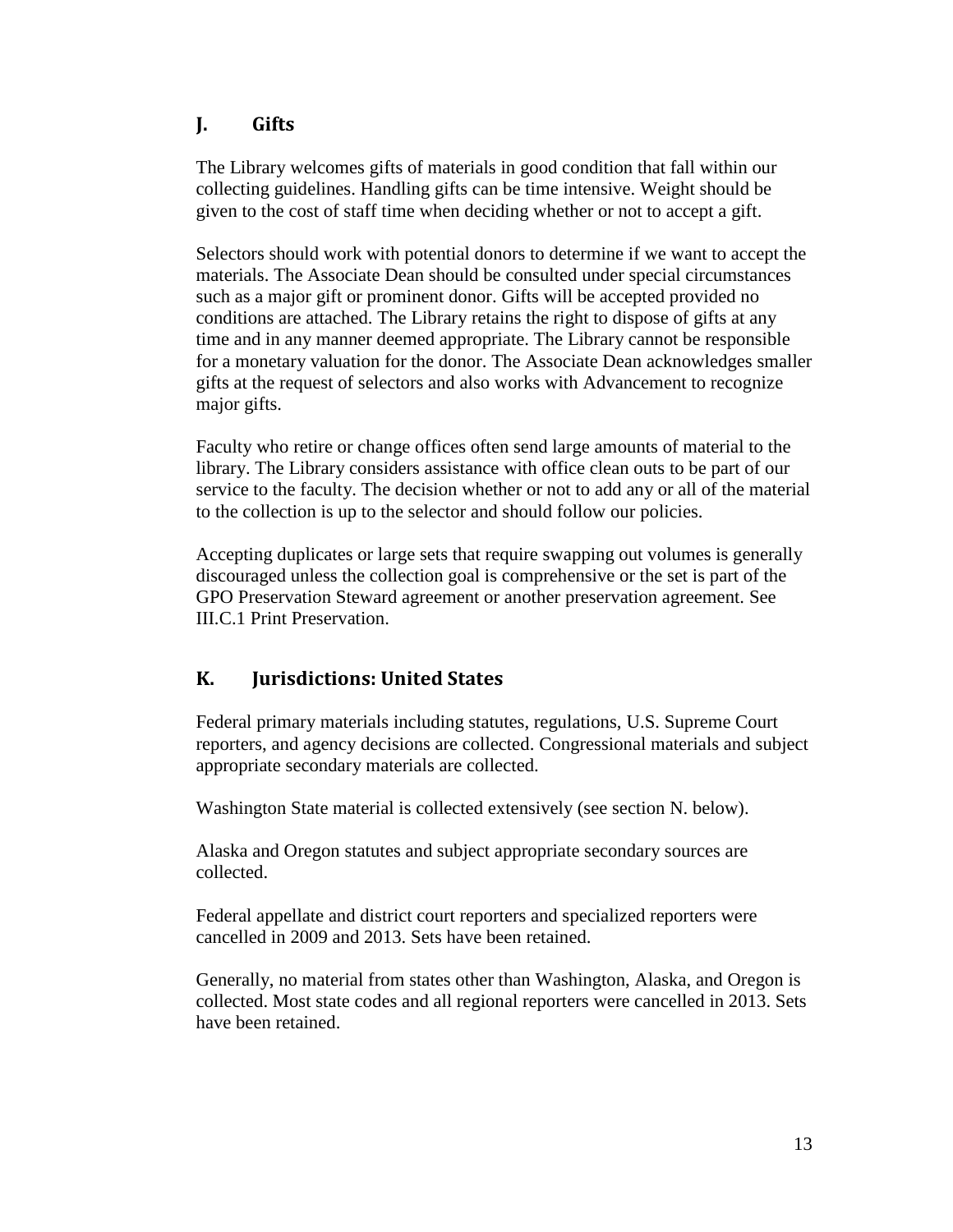## <span id="page-13-0"></span>**L. Jurisdictions: Foreign**

East Asian law is one of our collection strengths, supporting the faculty, students, and staff in the Law School's long-running graduate programs and centers. Law of Japan and the People's Republic of China is collected at a research level. Law of the Republic of Korea (South Korea), the Democratic People's Republic of Korea (North Korea), and the Republic of China (Taiwan) is collected at an instructional support level. Material is collected in English and original languages, in print and in electronic format.

Material from other countries is generally not collected. Exceptions include titles in particular subjects such as the indigenous law of Canada, the occasional general scholarly monograph in English, and faculty-requested civil codes to support comparative law study and teaching.

For many years, the Library collected primary sources, serials, and monographs from the United Kingdom, Canada, and Australia. Although the continuing titles were deselected, the material remains in the collection and some of our historical collections are quite rich.

## <span id="page-13-1"></span>**M. Jurisdictions: International**

The Law Library aspires to collect international intellectual property and international environmental law at a research level. Monographs and access to online periodicals and databases within our budget are preferred. International human rights, law of the sea, sustainable development law, and taxation are collected at the instructional support level, along with public and private international law.

Because of past intensive collecting to support faculty, our historical collections of human rights law and law of the sea are particularly strong. To support the faculty in the past, we also collected United Nations, Council of Europe, and European Union law. We have retained those print collections.

## <span id="page-13-2"></span>**N. Rare Books**

The purchase or acquisition of rare books is not a priority. Books in the existing collection were identified as rare based on date of publication, using guidelines drawn from the Library of Congress. Rare books are housed in L232, a closed stack area.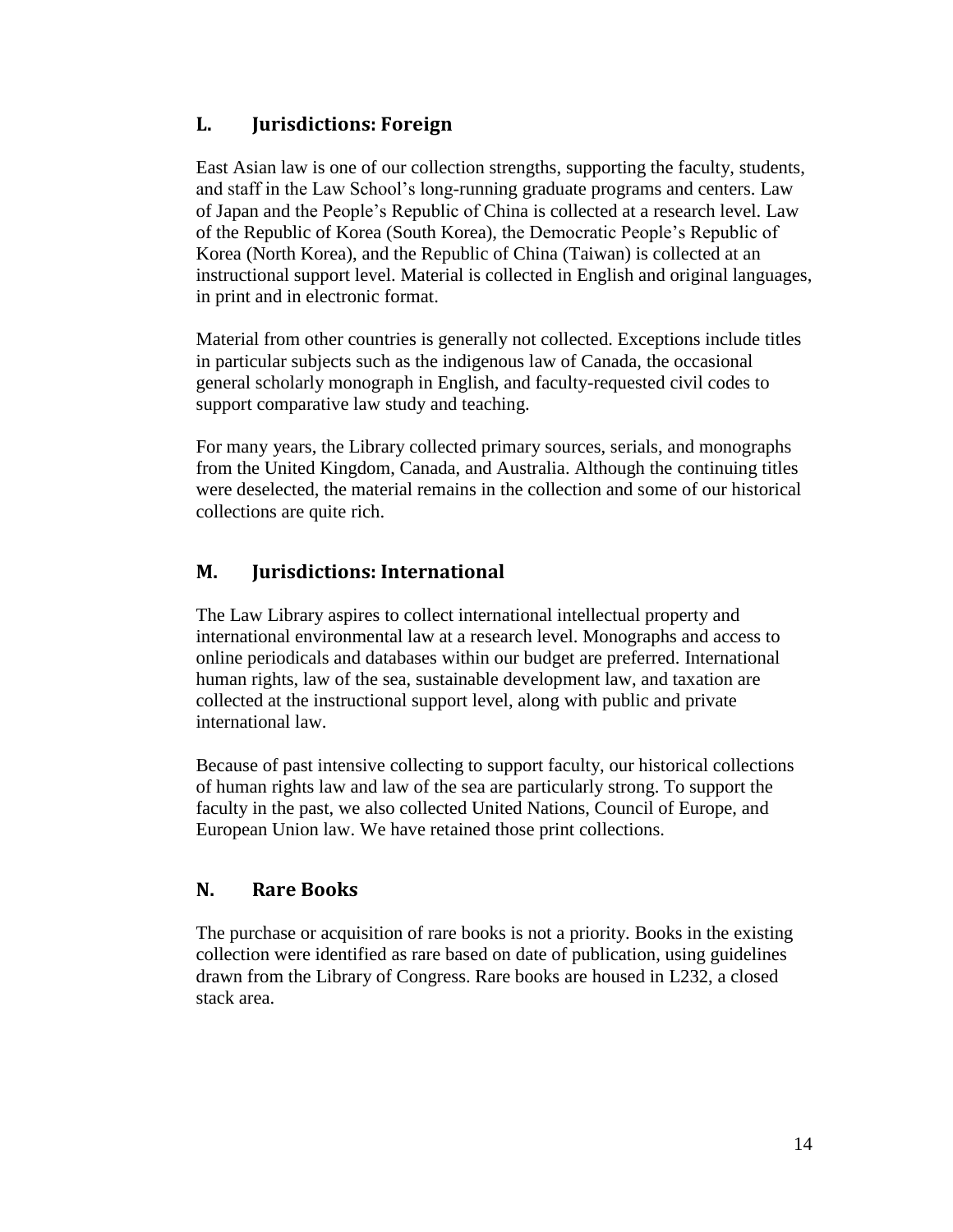## <span id="page-14-0"></span>**O. Resource Sharing**

The Orbis Cascade Alliance catalog, Summit, supports direct borrowing by Law School faculty, students, and staff.

The Library provides an interlibrary loan service to Law School faculty, students and staff when their information needs exceed what is available in the Law Library, UW Libraries, or the Summit catalog.

## <span id="page-14-1"></span>**P. Student Materials**

The Law Library buys a wide variety of study aids in print from various publishers. We also provide students electronic access to the West Academic Study Aids. Electronic access, including audio and video, to other study aids should be considered in the future to support our law students.

Current practice is to purchase a single copy of study aids, although multiple copies may be appropriate due to student demand. Historically, the Library purchased multiple copies of hornbooks and other student texts. Do not add duplicate copies of older student texts if received as a gift.

The Library does not usually purchase casebooks or statutory supplements for the collection, unless at faculty request or if the author is a UW faculty member. Casebooks can be added to the collection as gifts from faculty or when a casebook is no longer needed on Course Reserve. Statutory supplements should generally not be added to the collection unless the volume is a supplement to a facultywritten casebook or the supplement is deemed to have lasting research value. See Course Reserves, section IV.B.

Bar preparation materials may be acquired by gift.

## <span id="page-14-2"></span>**Q. UW Law School Publications and Related Materials**

Law School publications are both important and challenging to collect. Our historical print collection, located in Special Collections Washington, includes the law reviews, alumni magazines, student newspapers, course bulletins, admissions bulletins, faculty minutes, exams, surveys of student opinion, self-studies, and miscellaneous publications. The collection also includes recordings of important lectures recorded in-house (some on VHS, some on DVD). All of this material is cataloged.

The Library also houses law school history and faculty files, collected by the Library administration over the years. These are in file cabinets and no longer updated.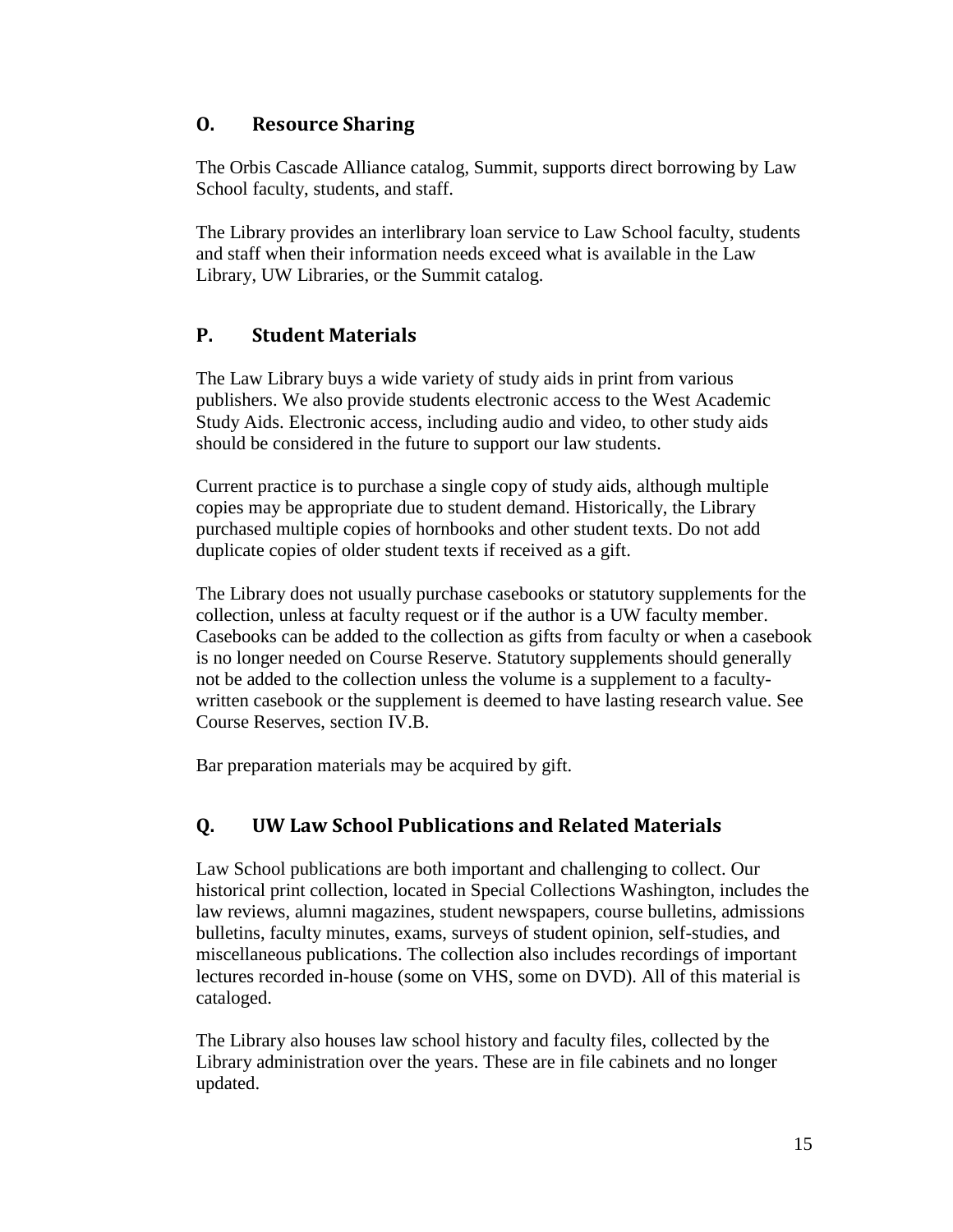An ongoing challenge in collecting UW Law School publications is the move to electronic-only publication, often as a dynamic database. The Law Library's digital repository (under development) is an appropriate place for the electronic titles that are in a format that allows us to preserve the content. See IV.D.

Preservation of current UW Law publications and the digitization of older publications is something we aspire to do, staffing and funding permitting.

Our collection goal for UW Law School publications is to be as comprehensive as is practical.

## <span id="page-15-0"></span>**R. University of Washington Libraries**

The UW Libraries serves 3 campuses (Seattle, Bothell, and Tacoma) with 16 libraries, including Health Sciences and Business. UW Libraries houses a collection of millions of print volumes and provides access to a great number of electronic serial and ebook packages. It is a member of the Association of Research Libraries and HathiTrust.

Access to the print and electronic resource collections of UW Libraries enhances the Law Library's ability to provide for the information needs of Law faculty and students, especially in interdisciplinary or law-related subject areas.

The Law Library cooperates with UW Libraries in several ways. Some electronic subscriptions are jointly purchased. Law Library selectors informally work with the UW subject librarians who handle East Asia, business, environmental studies, history, international studies, public policy, and federal, state, and international government publications, as well as the librarians at UW Tacoma, which has a Law and Policy major.

The Law Library's Head of Collection Development is a stakeholder member of the UW Libraries Collections and Resources Council, which meets monthly.

## <span id="page-15-1"></span>**S. Washington State**

The Law Library works to collect and maintain the most comprehensive collection of Washington State legal material possible. Our historical collection is deeper and broader than that of other law libraries in the state, including the Washington State Law Library.

The Washington State collection includes current and historical statutes and cases, including Territorial. It contains administrative regulations, attorney general opinions, bills, legislative journals, periodicals, and secondary sources, both scholarly and practitioner-oriented. We rarely collect continuing legal education material from the state and local bar associations, except by gift.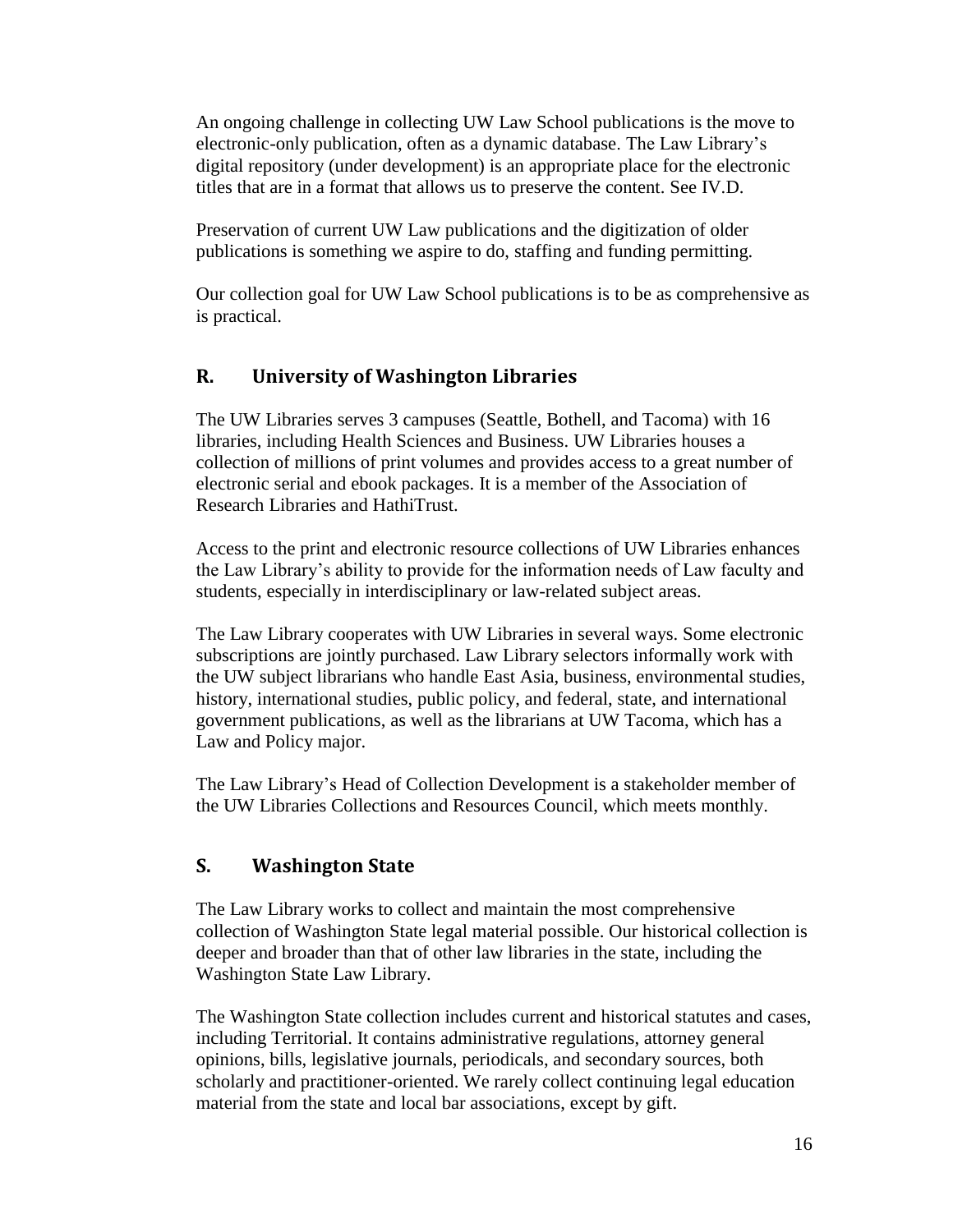The working collection, including primary sources, secondary sources, and legislative material, is located in the Reference Area. A preservation collection is located in Special Collections Washington. See I.E.5.

Many state agency and judicial branch administrative publications have moved to electronic only publication and can be difficult to discover. When identified, legal and law-related titles should be added to the catalog. Some of this born digital material should be considered for our digital repository in the future.

#### <span id="page-16-0"></span>**T. Collection Goals**

For purposes of assessing the collection goals for the Law Library, we have adopted and simplified the Research Libraries Group collecting level definitions. Our numbers reflect our aspirational goals for the collection, tempered by practicality and budget constraints. We assume the collection includes both print and electronic access. The subject areas below are often made richer because of UW Libraries resources easily available to the UW Law community.

**5. Comprehensive**: a collection that includes all significant works. This level of collecting intensity is one that maintains a "special collection." Older material is retained.

Washington State Law UW Law School publications

**4. Research**: a collection that includes the major published source materials required for deep and sustained scholarly research. Practitioner-oriented current awareness materials are generally not collected because the focus is on material with lasting research value. English language is strongly preferred, except for the foreign law areas on the list. In those areas, collect or provide access to scholarly legal material in the original language. Older material is retained.

Constitutional Law Environmental Law Foreign Law: China Foreign Law: Japan Indian Law Intellectual Property

International Environmental Law International Intellectual Property Law Librarianship Legal Research & Writing Transportation Law (Macfarlane)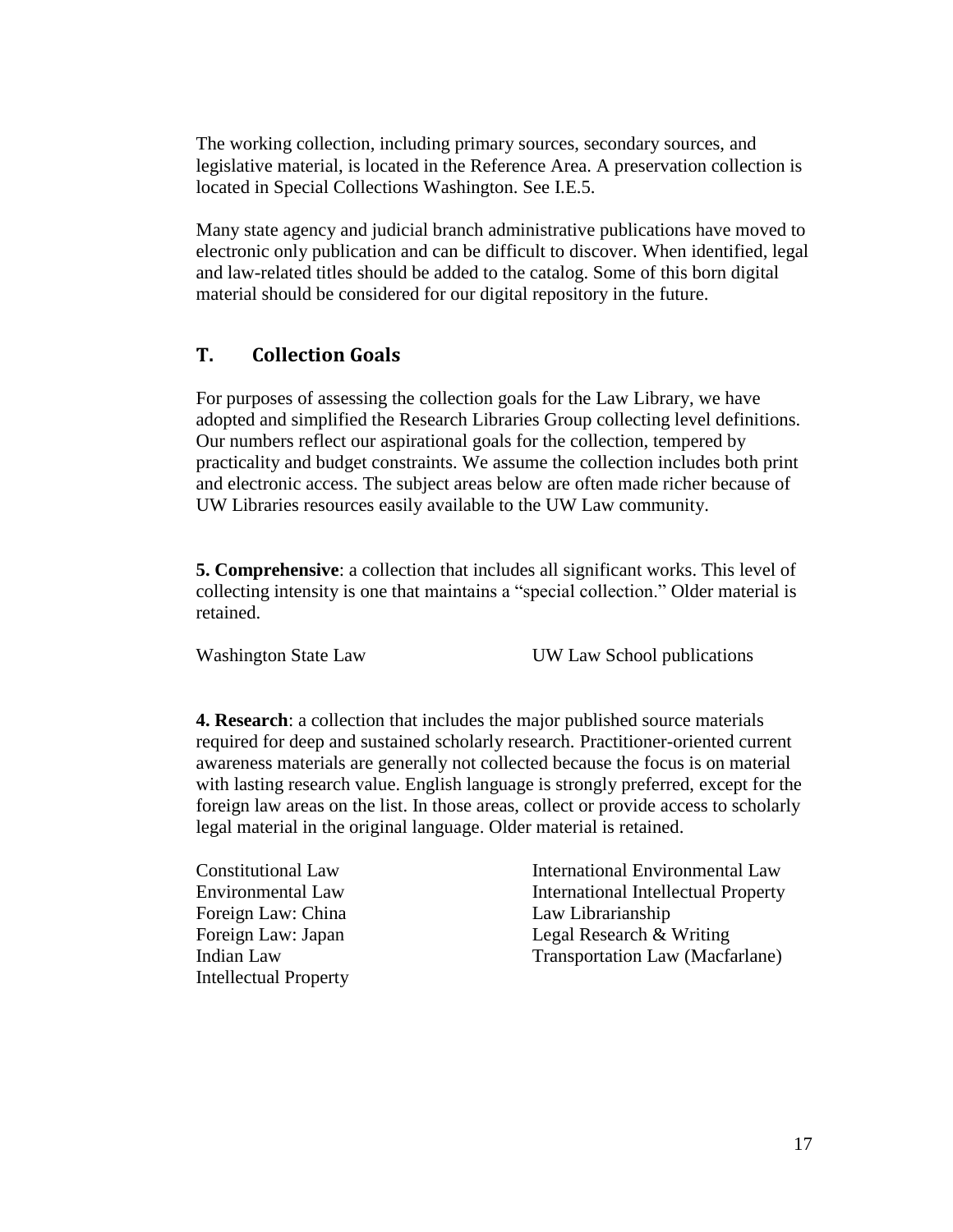**3. Instructional Support**: a collection that supports JD and graduate law student instruction or sustained independent study. It includes resources adequate to maintain knowledge of a subject, but not at the research level.

Accounting for Lawyers Administrative Law Admiralty Law Animal Law Antitrust & Trade Regulation Banking Law Bankruptcy Law Business Organizations Civil Procedure Civil Rights Law Commercial Law Community Property Comparative Law **Contracts** Criminal Law & Procedure Disability Law Dispute Resolution Elder Law Employment Law & Labor Relations Estate Planning Law Evidence Family Law Foreign Law: North Korea Foreign Law: South Korea Foreign Law: Taiwan Gender, Sexuality & Law Immigration Law International Air & Space Law

International Business & Trade Law International Human Rights International Law of the Sea International Law (Private) International Law (Public) International Sustainable Dev. International Taxation Islamic Law (English language) Jurisprudence Land Use Law Law & Economics Law & Medicine Law & Social Science Law, Popular Culture & Literature Lawyers & Law Practice Legal History Local Government National Security Law Natural Resource Law Professional Ethics Property Law Roman Law Securities Law Tax Law Technology & Law Tort Law Trial & Appellate Advocacy

**2. Basic Information**: a collection of current general materials that serve to introduce and define a subject. Not sufficiently intensive to support the curriculum or independent study.

Education Law Energy Law Insurance Law

Judicial Administration Military Law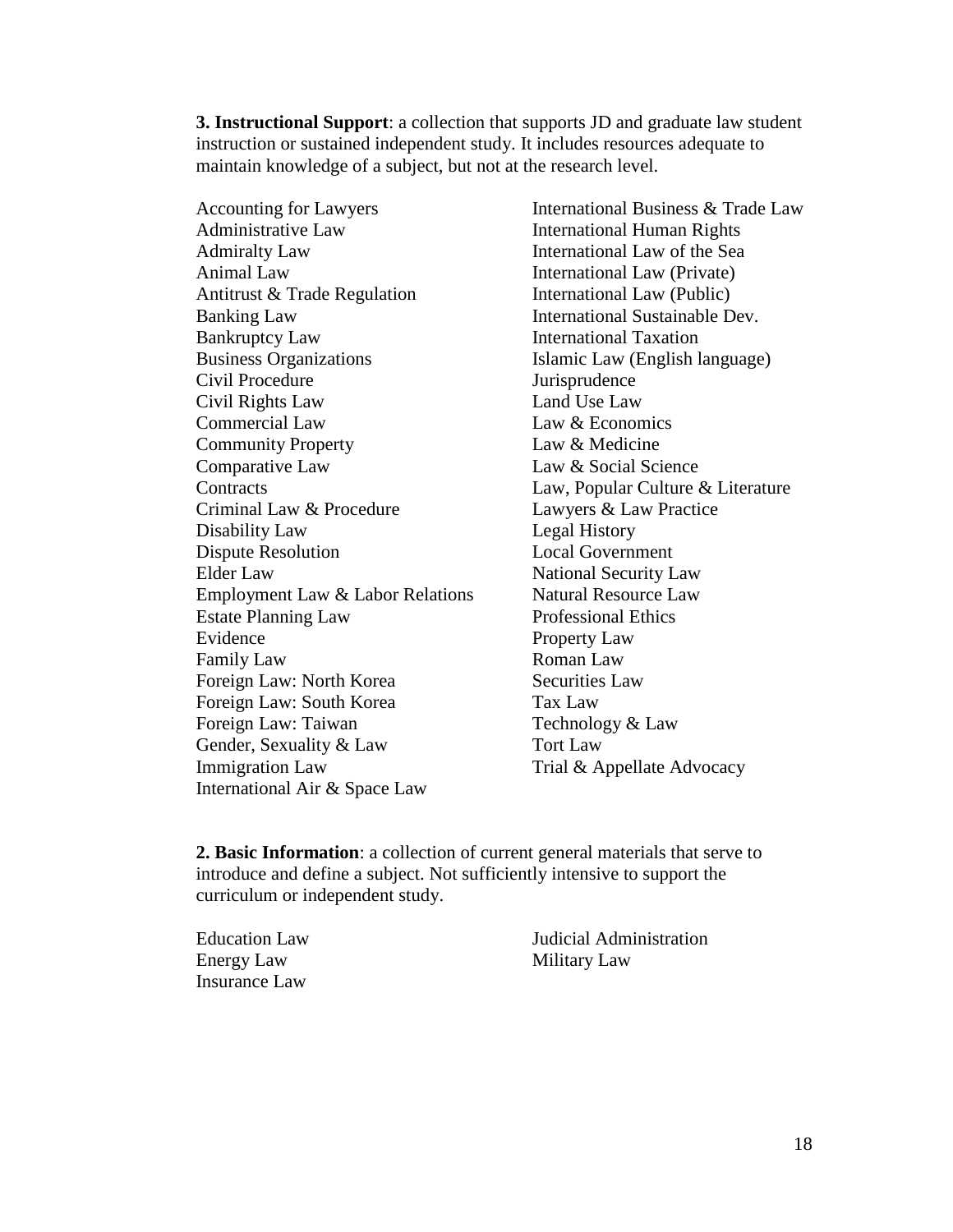**1. Minimal Level**: a subject area in which few selections are made beyond very basic works.

Ancient Law Foreign Law: Australia Foreign Law: Canada Foreign Law: European Union Foreign Law (General)

Foreign Law: New Zealand Foreign Law: Russia Foreign Law: United Kingdom Government Contracts Religious Legal Systems

## <span id="page-18-1"></span><span id="page-18-0"></span>**III. Collection Management**

#### <span id="page-18-2"></span>**A. Collection Review**

#### **1. Cancellation and Deselection**

The decision to cancel or deselect subscriptions or supplemented resources should start with the same criteria for selection (see II.A.) Particular attention should be paid to:

- cost, including price inflation
- staff time needed to manage the resource
- lasting research value
- changing UW Law research and curricular needs
- availability from a trusted online source
- usage
- space needs

Large cancellation projects have been undertaken in the past due to budget cuts. Ongoing, considered review is preferred.

#### <span id="page-18-3"></span>**2. Missing Books**

Law Library Circulation staff regularly search for missing books. Lists of missing titles are given to selectors. Replacement decisions should be based on the following criteria:

- historical research value
- demand
- availability from other libraries
- availability from a trusted online source
- availability of a comparable resource
- $\bullet$  cost

#### <span id="page-18-4"></span>**3. Relocation**

Selectors should work with Technical Services to make relocation decisions.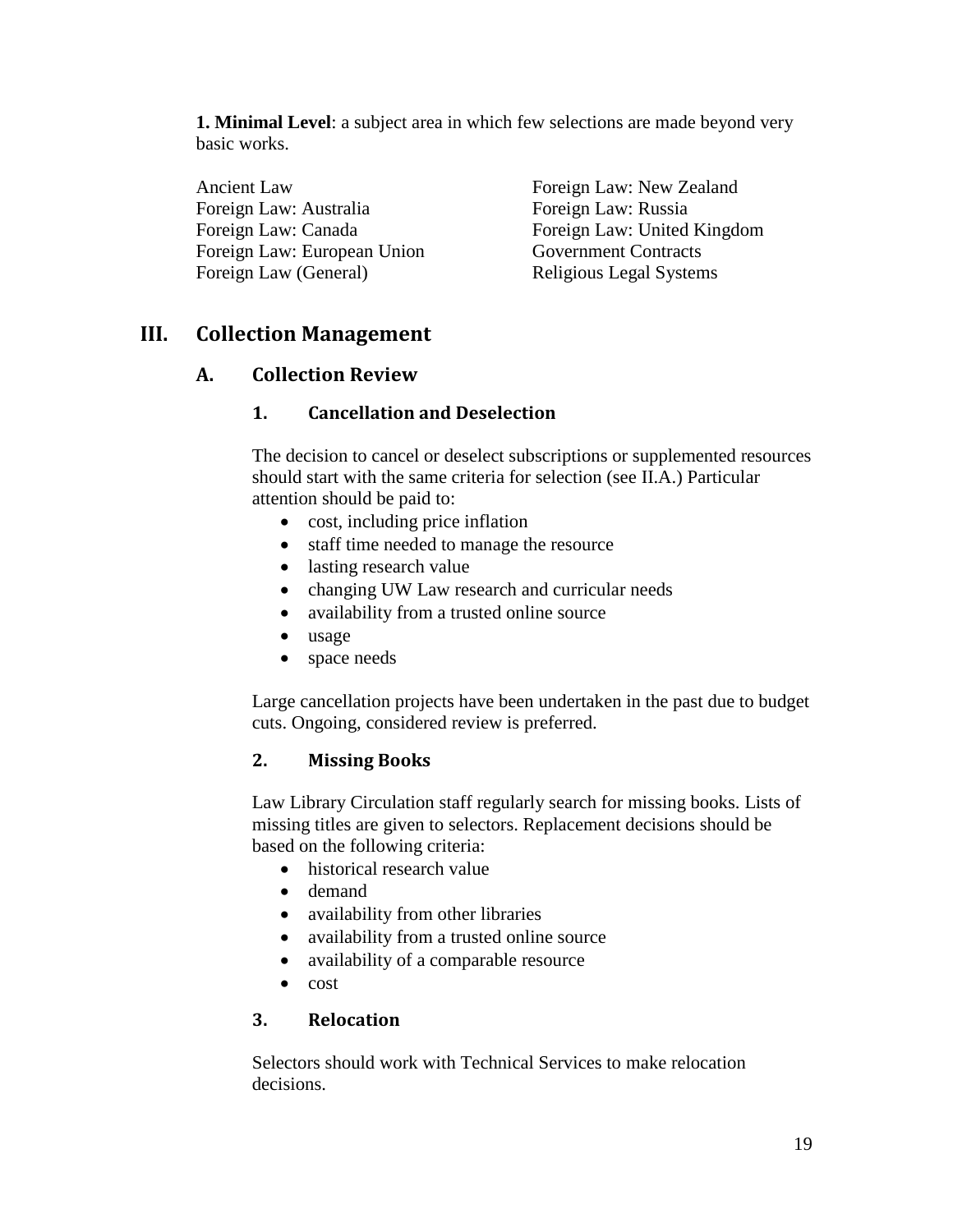Some print materials are routinely relocated from one collection location to another. For example, superseded volumes and editions move from the Reference Area to the Classified or Compact Stacks.

During the 2009 and 2013 cancellation projects, many cancelled sets were left in the Reference Area because they were still useful at the time. The Reference Area also has some outdated monographs and study aids. This material should be reviewed for relocation and possible weeding, staff time permitting.

#### <span id="page-19-0"></span>**4. Retention**

Material of historical research value should be retained. Special care is made to retain Washington State materials. Material received from the Federal Depository Library Program should be retained indefinitely if it has lasting research value. If not, the Library follows FDLP retention guidelines.

## <span id="page-19-1"></span>**5. Weeding**

Weeding projects have been undertaken in the past when space was needed for another purpose. Regular weeding does not take place.

If staff time permits, or there is a need for space, certain materials could be targeted for a weeding project. These include the second copy of law reviews, second and third copies of student textbooks, and commercially produced VHS tapes.

## <span id="page-19-2"></span>**B. Library Maintenance Agreements**

The Law Library has a Library Management Arrangement (LMA) with Thomson Reuters (West). The Associate Dean negotiates and signs any LMAs, but works with Collection Development and Technical Services on the content and process.

## <span id="page-19-4"></span><span id="page-19-3"></span>**C. Preservation**

## **1. Print**

Print preservation is directed by the Coordinator of Technical Services, in consultation with selectors. Priorities for print preservation include Washington State legal resources and UW Law School materials. See Special Collections Washington, section I.E.5.

In 2018, the Law Library signed a Memorandum of Agreement with the U.S. Government Publishing Office to become a GPO Preservation Steward. The first title we agreed to preserve is the *United States Statutes*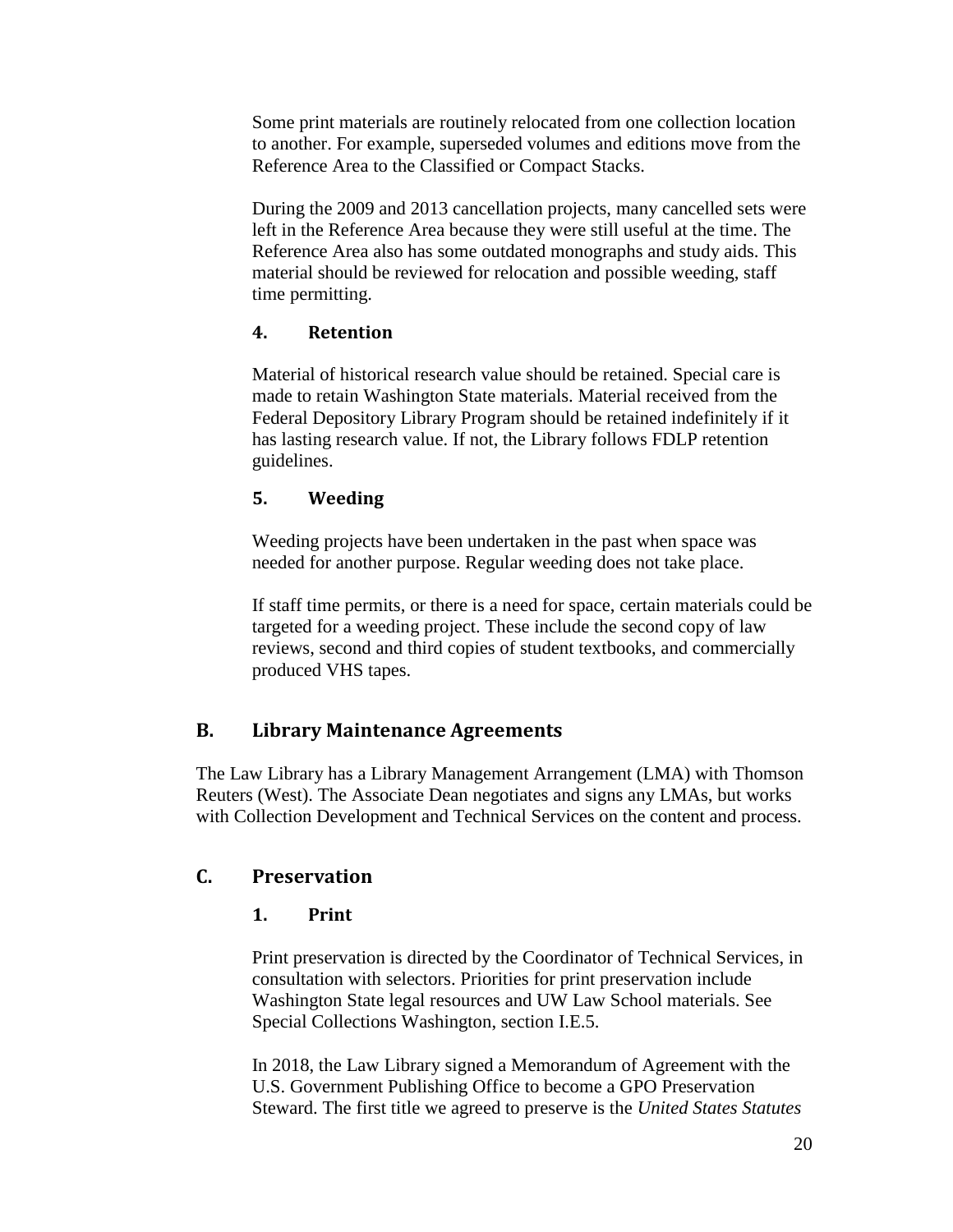*at Large*, v. 50 (1937) to v. 125 (2011). Other titles may be added to our preservation inventory in the future.

Other print preservation agreements may be considered in the future, particularly among law libraries or Orbis Cascade Alliance members.

## <span id="page-20-0"></span>**2. Digital**

Digital ownership of commercial legal publications may be preferable for a research library, but the cost of purchasing instead of licensing to provide access is prohibitive. One area with future possibility is ownership of ProQuest Insight databases, if purchased cooperatively with UW Libraries.

#### <span id="page-20-1"></span>**3. Microform**

Microform preservation has special challenges. Part of the Supreme Court briefs collection is on acetate microfilm and housed in the Rare Book Room, separate from the bulk of the microform collection in the Reference Area. Some years of briefs are also on microcards. The best option is to look for digital alternatives to important content, cost permitting, rather than trying to preserve the microform format.

## <span id="page-20-3"></span><span id="page-20-2"></span>**IV. Related Collections**

## **A. Backup Collection**

The Law Library has a limited collection of material maintained for the replacement of lost, stolen, or damaged items. The collection is built from materials received as gifts or, in a small number of cases, saved as part of the relocation process.

Selectors and Technical Services work together to decide what goes to backup. Priority should be given to out-of-print, hard-to-replace Washington material. A limited amount of other rare federal primary sources or other essential material can be saved. The collection should be weeded from time to time.

Backup is housed at the end of the shelving in L128 and is not considered part of the collection. Technical Services maintains an inventory, located on SharePoint.